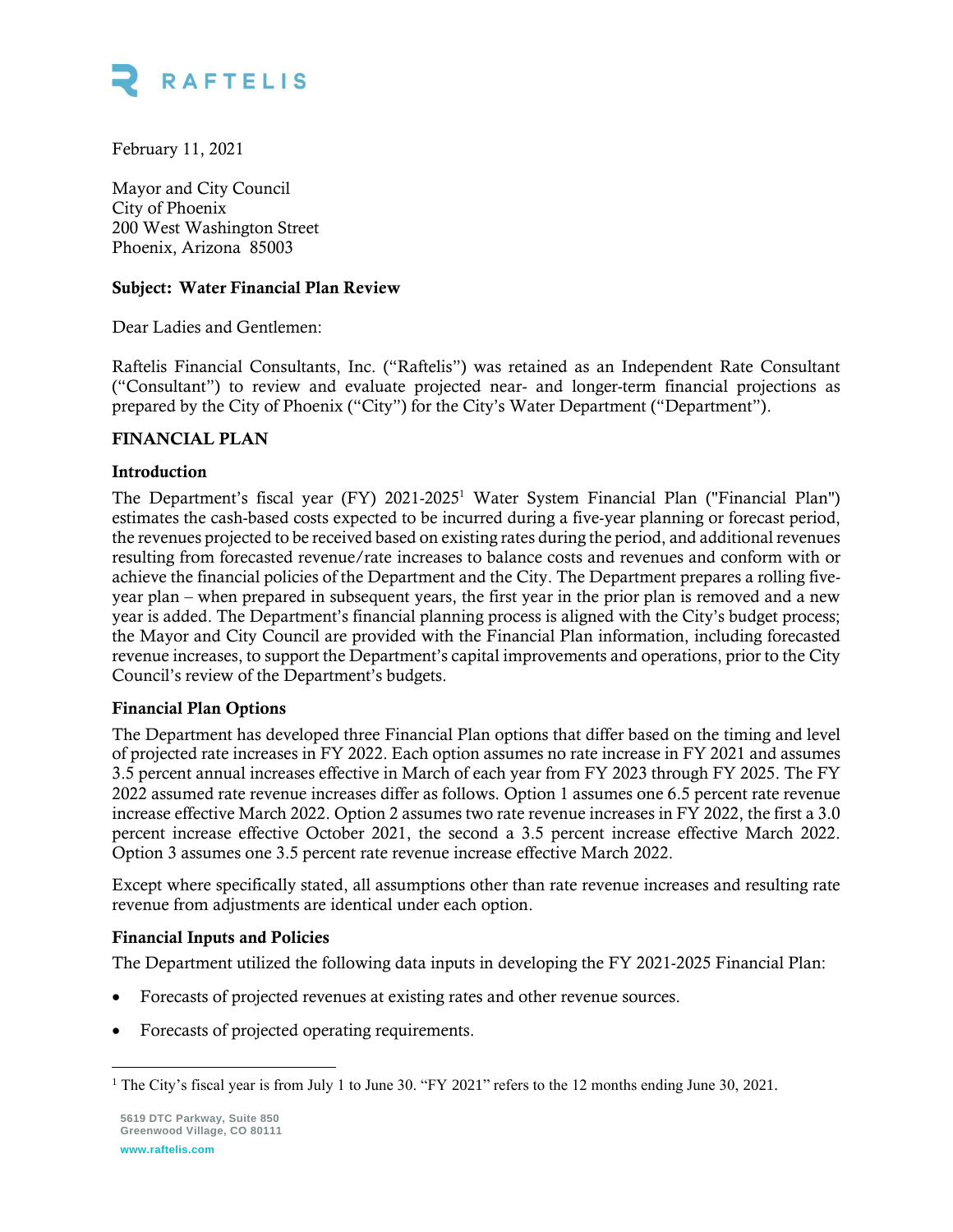• Estimated Capital Improvement Program (CIP) outlay.

The Financial Plan developed from these inputs reveals if, and in what years, water sales revenue increases (rate adjustments) are needed to meet the Department's annual cash requirements and to conform to the following financial policies:

- All costs associated with the operation of the Water System shall be funded from revenues derived from water rates and other water-related income sources.
- Annual debt service coverage goal at a minimum level of 2.00 times the annual debt service requirement.
- The Department shall maintain available cash reserves at a minimum level of 1.00 times the annual debt service requirement.

Adherence to these policies helps ensure that the Department has ready access to low cost capital and allows them to respond to unforeseen circumstances in a timely manner. These policies are consistent with rating agencies standards and are comparable to other highly rated water utilities.

The Financial Plan developed from these inputs reveals if, and in what years, water sales revenue increases (i.e., rate adjustments) are required to meet the Department's annual cash requirements and achieve established financial planning/performance policies.

## Financial Plan Summary

Tables 1 through 3 present the Financial Plan for each option and provides some detail of the revenue and cost estimates. A discussion of the key Financial Plan components follows.

## FY 2019 – FY 2023 Revenue Forecast

Potable water sales revenues (i.e., revenues generated from the Metered Water Charge and Environmental Charge) are the largest source of projected operating revenues contained in the Financial Plan. Water sales revenue projections are based on estimated customer accounts and water sales during the five-year planning period.

The Department expects to experience an annual increase in the rate of new accounts connected as the population continues to grow in Phoenix. Additionally, the Department monitors historical temperature and rainfall patterns in the Phoenix service area that drive future consumption per account forecasts. The summer of 2020 was unusually hot and dry resulting in higher than normal per account consumption. The Department projects the higher use per account to continue into the FY 2021 summer months (July and August of 2020), and then to fall to more "normal" levels for the balance of FY 2021 and FY 2022. Additionally, with the economic and societal uncertainty associated with the COVID-19 Pandemic, the Department is projecting a negative impact to FY 2022 use per account. Based on a combination of weather and economic factors considered by the Department, the average use per account experienced in FY 2020 on an annual basis is projected to increase by 2.21 percent in FY 2021, followed by a decrease of 3.30 percent in FY 2022, and then rebound to more "normal" levels in FY 2023 with a projected increase of 2.43 percent. Average use per account is projected to decrease at an annual average of 0.39 percent from the FY 2024-2025 period. These two factors – growth in the number of new accounts and metered water usage per account – are expected to result in an increase in revenue under existing rates of 6.18 percent for FY 2021, a decrease of 4.04 percent in FY 2022, followed by an increase of 5.68 percent in FY 2023, followed by and modest annual increases averaging 0.69 percent in the last two years of the five-year planning period.

Additional water sales revenues will be needed to meet annual operating and maintenance (O&M) expenses and capital costs and to ensure compliance with the Department's financial policies.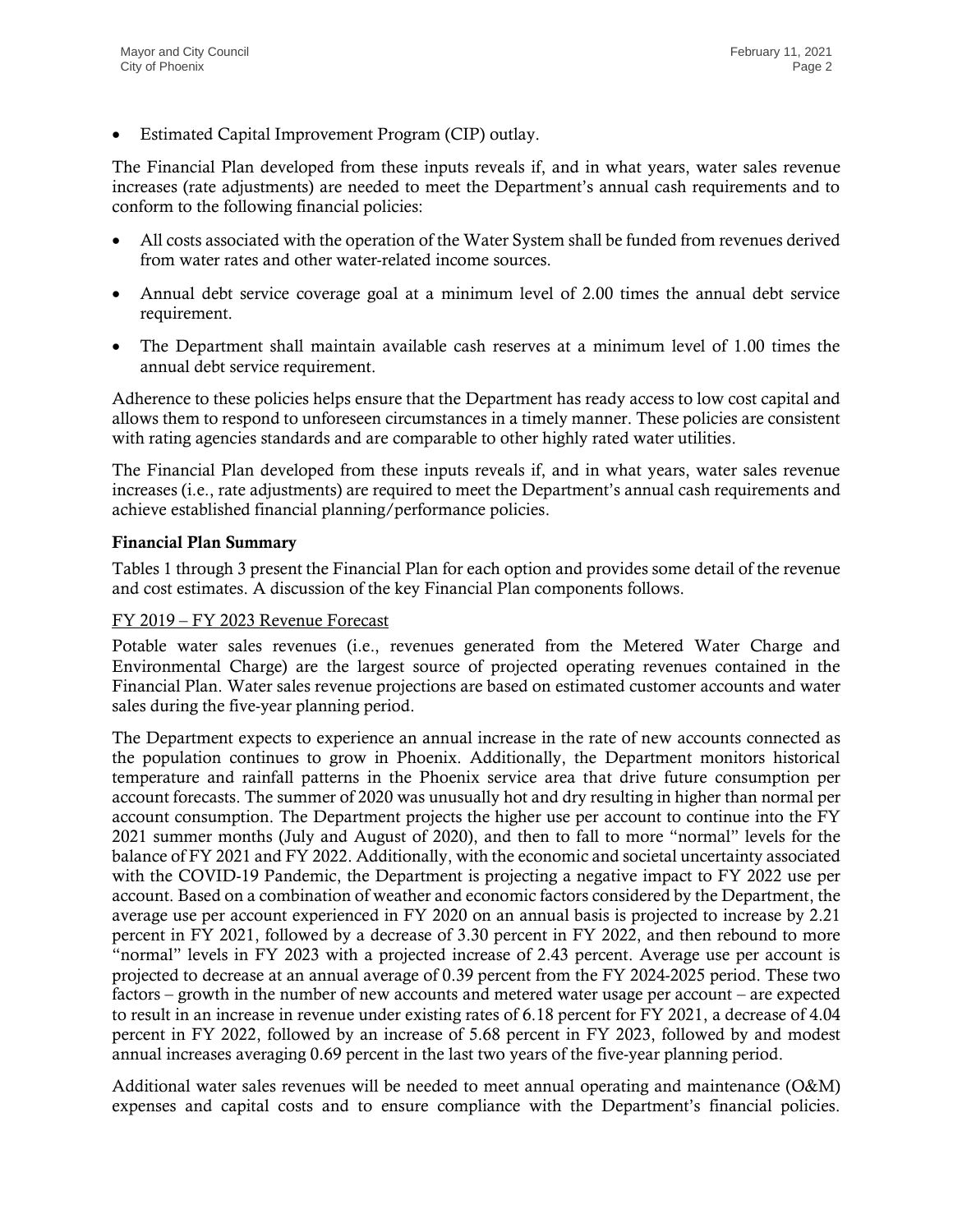Additional revenues are expected to be generated through a series of annual water revenue/rate increases as detailed in the Financial Plan Options sections above.

## FY 2021– FY 2025 Operating Requirements

O&M expenses comprise a significant portion of total Department costs or revenue requirements. Total O&M expenses are projected to increase at an annual average rate of approximately 3.9 percent over the forecast period. Increases in O&M are based on customer growth, the rate of inflation, and individualized projections for major line items including electricity, chemicals, raw water, and granular activated carbon.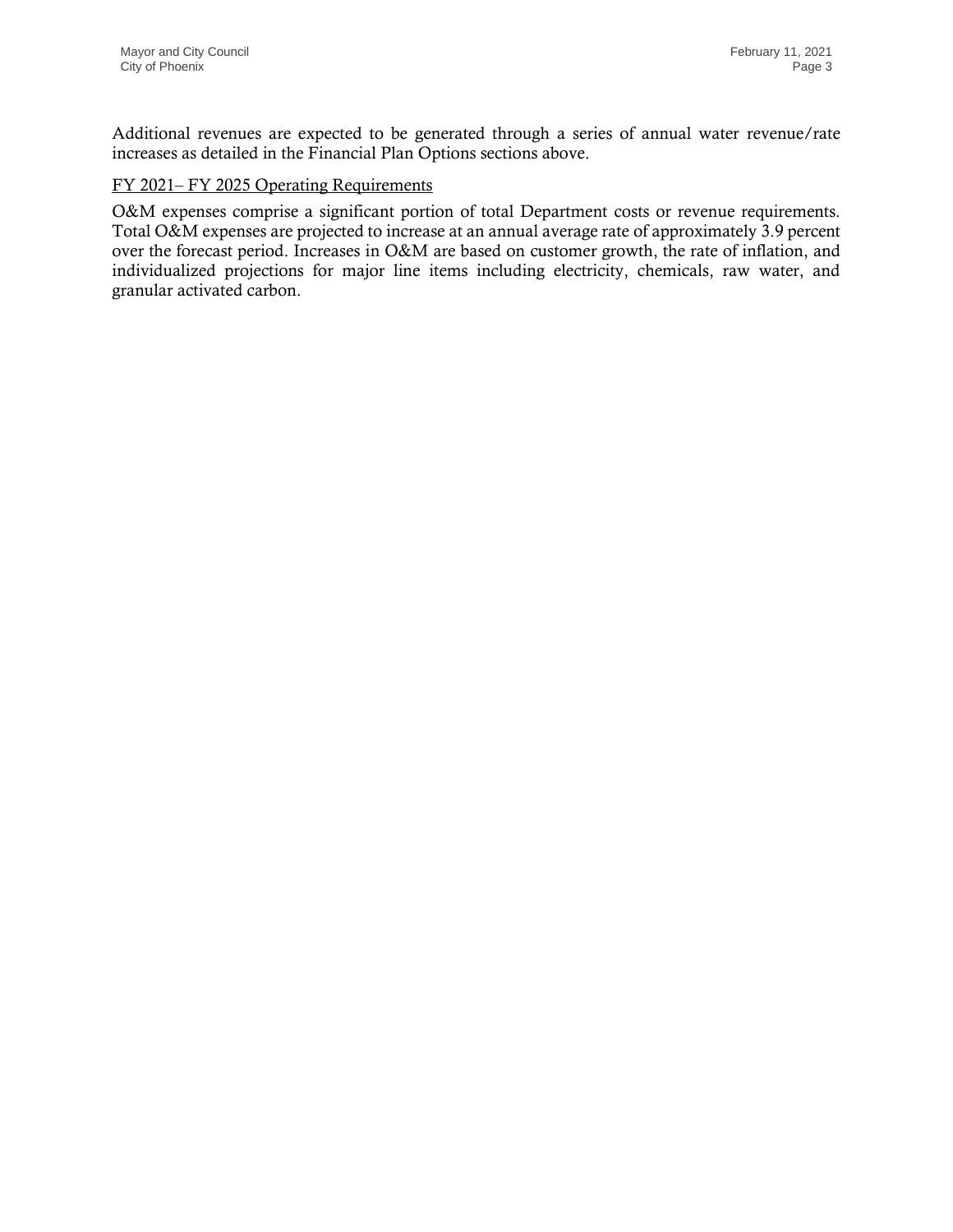## **Table 1 City of Phoenix Water System FY 2021-2025 Financial Plan Option 1** *(millions of dollars)*

|                                         | 2020-21         | 2021-22                      | 2022-23                      | 2023-24                      | 2024-25         |
|-----------------------------------------|-----------------|------------------------------|------------------------------|------------------------------|-----------------|
|                                         | <b>Forecast</b> | <b>Forecast</b>              | <b>Forecast</b>              | <b>Forecast</b>              | <b>Forecast</b> |
| <b>REVENUES</b>                         |                 |                              |                              |                              |                 |
| Metered Water Charge                    | 328.78          | 315.06                       | 337.72                       | 339.30                       | 341.17          |
| <b>Environmental Charge</b>             | 74.46           | 72.00                        | 72.90                        | 73.81                        | 74.73           |
| Raw Water Charge                        | 37.35           | 35.74                        | 36.18                        | 36.64                        | 37.09           |
| <b>Rate Revenue</b>                     | 440.59          | 422.80                       | 446.80                       | 449.75                       | 452.99          |
| <b>Rate Revenue Adjustments</b>         |                 | 9.35                         | 34.71                        | 51.90                        | 69.96           |
| <b>Total Rate Revenue</b>               | 440.59          | 432.15                       | 481.51                       | 501.65                       | 522.95          |
| Water Resource Acquisition Fee          | 2.62            | 2.54                         | 2.30                         | 2.29                         | 2.33            |
| Development Occupation Fee              | 5.21            | 5.22                         | 5.27                         | 5.29                         | 5.37            |
| <b>Other Revenue</b>                    | 31.16           | 32.61                        | 27.19                        | 25.39                        | 32.47           |
| <b>TOTAL OPERATING REVENUE</b>          | 479.58          | 472.51                       | 516.27                       | 534.62                       | 563.12          |
| <b>EXPENDITURES</b>                     |                 |                              |                              |                              |                 |
| Operating & Maintenance                 | 219.57          | 229.88                       | 248.32                       | 256.15                       | 263.32          |
| Operating Capital (PAYGO)               | 66.42           | 120.91                       | 157.07                       | 60.93                        | 53.62           |
| Other Expenses and Transfers            | 25.89           | 28.08                        | 29.05                        | 30.09                        | 31.16           |
| <b>Total Operating Expenses</b>         | 311.88          | 378.87                       | 434.44                       | 347.17                       | 348.10          |
| Debt Service - Existing                 | 133.29          | 133.30                       | 133.29                       | 133.30                       | 130.43          |
| Debt Service - Future \$800 m           |                 | 6.00                         | 12.00                        | 12.00                        | 24.00           |
| Debt Service - Refunding Saving \$-23 m | (1.61)          | (2.77)                       | (2.77)                       | (2.77)                       | (2.77)          |
| <b>Total Debt Service</b>               | 131.68          | 136.53                       | 142.52                       | 142.53                       | 151.66          |
| Net Transfers to/(from) Capital Funds   |                 | $\qquad \qquad \blacksquare$ | $\qquad \qquad \blacksquare$ | $\qquad \qquad \blacksquare$ | $\blacksquare$  |
| <b>TOTAL EXPENDITURES</b>               | 443.56          | 515.40                       | 576.96                       | 489.70                       | 499.76          |
| <b>Net Increase/(Decrease)</b>          | 36.02           | (42.89)                      | (60.69)                      | 44.92                        | 63.36           |
| <b>BEGINNING FUND BALANCE</b>           | 113.43          | 149.45                       | 106.56                       | 45.87                        | 90.79           |
| <b>ENDING FUND BALANCE</b>              | 149.45          | 106.56                       | 45.87                        | 90.79                        | 154.15          |
| Less: Restricted Funds                  |                 |                              |                              |                              |                 |
| Development Occupation Fund             | 28.53           | 31.44                        | 29.81                        | 33.45                        | 38.32           |
| Water Resource Acquisition Fund         | 23.12           | 13.06                        | 8.91                         | 11.17                        | 13.50           |
| <b>Total Restricted Funds</b>           | 51.65           | 44.50                        | 38.72                        | 44.62                        | 51.82           |
| <b>OPERATING FUND BALANCE</b>           | 97.80           | 62.06                        | 7.15                         | 46.17                        | 102.33          |
| Add: Water Reserve Fund                 | 100.00          | 100.00                       | 100.00                       | 100.00                       | 100.00          |
| <b>AVAILABLE FUND BALANCE</b>           | 197.80          | 162.06                       | 107.15                       | 146.17                       | 202.33          |
| Month of Projected Increase             | Mar             | Mar                          | Mar                          | Mar                          | Mar             |
| Percent Revenue Impact                  | $0.00\%$        | 6.50%                        | 3.50%                        | 3.50%                        | 3.50%           |
|                                         |                 |                              |                              |                              |                 |
| Junior Lien Debt Coverage               | 1.99            | 1.80                         | 1.91                         | 1.98                         | 2.00            |
| Available Fund Balance to Debt Service  | 1.5             | 1.2                          | 0.8                          | 1.0                          | 1.3             |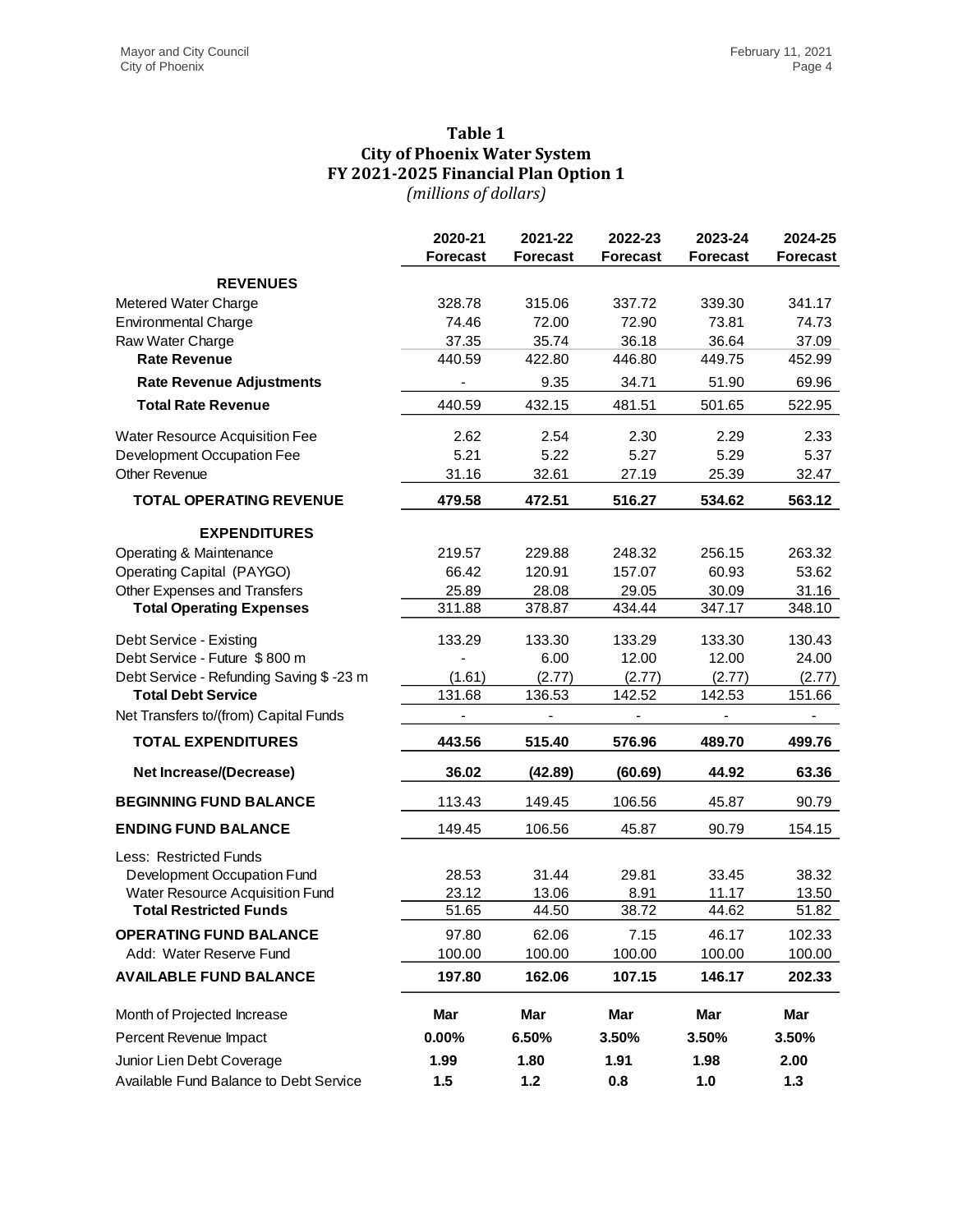# **Table 2 City of Phoenix Water System FY 2021-2025 Financial Plan Option 2** *(millions of dollars)*

|                                          | 2020-21         | 2021-22                  | 2022-23         | 2023-24         | 2024-25                  |  |  |
|------------------------------------------|-----------------|--------------------------|-----------------|-----------------|--------------------------|--|--|
|                                          | <b>Forecast</b> | <b>Forecast</b>          | <b>Forecast</b> | <b>Forecast</b> | <b>Forecast</b>          |  |  |
| <b>REVENUES</b>                          |                 |                          |                 |                 |                          |  |  |
| Metered Water Charge                     | 328.78          | 315.06                   | 337.72          | 339.30          | 341.17                   |  |  |
| <b>Environmental Charge</b>              | 74.46           | 72.00                    | 72.90           | 73.81           | 74.73                    |  |  |
| Raw Water Charge                         | 37.35           | 35.74                    | 36.18           | 36.64           | 37.09                    |  |  |
| <b>Rate Revenue</b>                      | 440.59          | 422.80                   | 446.80          | 449.75          | 452.99                   |  |  |
| <b>Rate Revenue Adjustments</b>          |                 | 13.57                    | 35.18           | 52.39           | 70.48                    |  |  |
| <b>Total Rate Revenue</b>                | 440.59          | 436.37                   | 481.98          | 502.14          | 523.47                   |  |  |
| Water Resource Acquisition Fee           | 2.62            | 2.54                     | 2.30            | 2.29            | 2.33                     |  |  |
| Development Occupation Fee               | 5.21            | 5.22                     | 5.27            | 5.29            | 5.37                     |  |  |
| <b>Other Revenue</b>                     | 31.16           | 32.61                    | 27.28           | 25.49           | 32.57                    |  |  |
| <b>TOTAL OPERATING REVENUE</b>           | 479.58          | 476.73                   | 516.83          | 535.21          | 563.74                   |  |  |
| <b>EXPENDITURES</b>                      |                 |                          |                 |                 |                          |  |  |
| Operating & Maintenance                  | 219.57          | 229.88                   | 248.32          | 256.15          | 263.32                   |  |  |
| Operating Capital (PAYGO)                | 66.42           | 120.91                   | 157.07          | 60.93           | 53.62                    |  |  |
| Other Expenses and Transfers             | 25.89           | 28.08                    | 29.05           | 30.09           | 31.16                    |  |  |
| <b>Total Operating Expenses</b>          | 311.88          | 378.87                   | 434.44          | 347.17          | 348.10                   |  |  |
| Debt Service - Existing                  | 133.29          | 133.30                   | 133.29          | 133.30          | 130.43                   |  |  |
| Debt Service - Future \$800 m            |                 | 6.00                     | 12.00           | 12.00           | 24.00                    |  |  |
| Debt Service - Refunding Saving \$ -23 m | (1.61)          | (2.77)                   | (2.77)          | (2.77)          | (2.77)                   |  |  |
| <b>Total Debt Service</b>                | 131.68          | 136.53                   | 142.52          | 142.53          | 151.66                   |  |  |
| Net Transfers to/(from) Capital Funds    |                 | $\overline{\phantom{0}}$ | ÷               |                 | $\overline{\phantom{a}}$ |  |  |
| <b>TOTAL EXPENDITURES</b>                | 443.56          | 515.40                   | 576.96          | 489.70          | 499.76                   |  |  |
| <b>Net Increase/(Decrease)</b>           | 36.02           | (38.67)                  | (60.13)         | 45.51           | 63.98                    |  |  |
| <b>BEGINNING FUND BALANCE</b>            | 113.43          | 149.45                   | 110.78          | 50.65           | 96.16                    |  |  |
| <b>ENDING FUND BALANCE</b>               | 149.45          | 110.78                   | 50.65           | 96.16           | 160.14                   |  |  |
| Less: Restricted Funds                   |                 |                          |                 |                 |                          |  |  |
| Development Occupation Fund              | 28.53           | 31.44                    | 29.81           | 33.45           | 38.32                    |  |  |
| Water Resource Acquisition Fund          | 23.12           | 13.06                    | 8.91            | 11.17           | 13.50                    |  |  |
| <b>Total Restricted Funds</b>            | 51.65           | 44.50                    | 38.72           | 44.62           | 51.82                    |  |  |
| <b>OPERATING FUND BALANCE</b>            | 97.80           | 66.28                    | 11.93           | 51.54           | 108.32                   |  |  |
| Add: Water Reserve Fund                  | 100.00          | 100.00                   | 100.00          | 100.00          | 100.00                   |  |  |
| <b>AVAILABLE FUND BALANCE</b>            | 197.80          | 166.28                   | 111.93          | 151.54          | 208.32                   |  |  |
| Month of Projected Increase              | Mar             | Oct & Mar (1)            | Mar             | Mar             | <b>Mar</b>               |  |  |
| Percent Revenue Impact                   | 0.00%           | 3.00% & 3.50%            | 3.50%           | 3.50%           | 3.50%                    |  |  |
| Junior Lien Debt Coverage                | 1.99            | 1.83                     | 1.91            | 1.98            | 2.01                     |  |  |
| Available Fund Balance to Debt Service   | 1.5             | $1.2$                    | 0.8             | $1.1$           | $1.4$                    |  |  |

Note (1): October 2021 increase of 3.0%; March 2022 increase of 3.5%.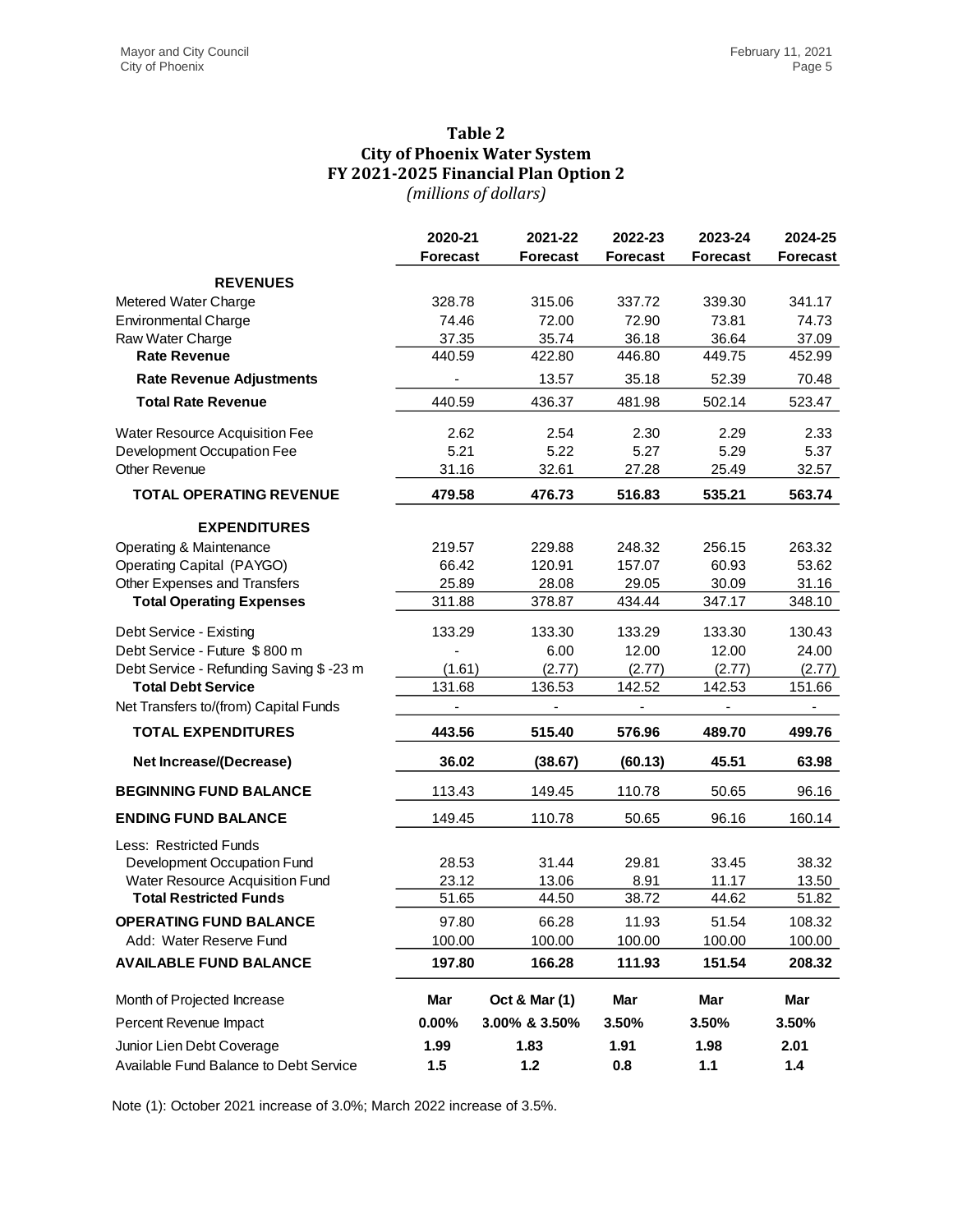## **Table 3 City of Phoenix Water System FY 2021-2025 Financial Plan Option 3** *(millions of dollars)*

|                                         | 2020-21         | 2021-22                      | 2022-23                      | 2023-24                      | 2024-25         |  |
|-----------------------------------------|-----------------|------------------------------|------------------------------|------------------------------|-----------------|--|
|                                         | <b>Forecast</b> | <b>Forecast</b>              | <b>Forecast</b>              | <b>Forecast</b>              | <b>Forecast</b> |  |
| <b>REVENUES</b>                         |                 |                              |                              |                              |                 |  |
| Metered Water Charge                    | 328.78          | 315.06                       | 337.72                       | 339.30                       | 341.17          |  |
| <b>Environmental Charge</b>             | 74.46           | 72.00                        | 72.90                        | 73.81                        | 74.73           |  |
| Raw Water Charge                        | 37.35           | 35.74                        | 36.18                        | 36.64                        | 37.09           |  |
| <b>Rate Revenue</b>                     | 440.59          | 422.80                       | 446.80                       | 449.75                       | 452.99          |  |
| <b>Rate Revenue Adjustments</b>         |                 | 5.03                         | 21.14                        | 37.77                        | 55.23           |  |
| <b>Total Rate Revenue</b>               | 440.59          | 427.83                       | 467.94                       | 487.52                       | 508.22          |  |
| <b>Water Resource Acquisition Fee</b>   | 2.62            | 2.54                         | 2.30                         | 2.29                         | 2.33            |  |
| Development Occupation Fee              | 5.21            | 5.22                         | 5.27                         | 5.29                         | 5.37            |  |
| <b>Other Revenue</b>                    | 31.16           | 32.61                        | 22.75                        | 22.71                        | 30.39           |  |
| <b>TOTAL OPERATING REVENUE</b>          | 479.58          | 468.19                       | 498.26                       | 517.81                       | 546.31          |  |
| <b>EXPENDITURES</b>                     |                 |                              |                              |                              |                 |  |
| Operating & Maintenance                 | 219.57          | 229.88                       | 248.32                       | 256.15                       | 263.32          |  |
| Operating Capital (PAYGO)               | 66.42           | 120.91                       | 157.07                       | 60.93                        | 53.62           |  |
| Other Expenses and Transfers            | 25.89           | 28.08                        | 29.05                        | 30.09                        | 31.16           |  |
| <b>Total Operating Expenses</b>         | 311.88          | 378.87                       | 434.44                       | 347.17                       | 348.10          |  |
| Debt Service - Existing                 | 133.29          | 133.30                       | 133.29                       | 133.30                       | 130.43          |  |
| Debt Service - Future \$400 m           |                 |                              |                              |                              | 12.00           |  |
| Debt Service - Refunding Saving \$-23 m | (1.61)          | (2.77)                       | (2.77)                       | (2.77)                       | (2.77)          |  |
| <b>Total Debt Service</b>               | 131.68          | 130.53                       | 130.52                       | 130.53                       | 139.66          |  |
| Net Transfers to/(from) Capital Funds   |                 | $\qquad \qquad \blacksquare$ | $\qquad \qquad \blacksquare$ | $\qquad \qquad \blacksquare$ | $\blacksquare$  |  |
| <b>TOTAL EXPENDITURES</b>               | 443.56          | 509.40                       | 564.96                       | 477.70                       | 487.76          |  |
| <b>Net Increase/(Decrease)</b>          | 36.02           | (41.21)                      | (66.70)                      | 40.11                        | 58.55           |  |
| <b>BEGINNING FUND BALANCE</b>           | 113.43          | 149.45                       | 108.24                       | 41.54                        | 81.65           |  |
| <b>ENDING FUND BALANCE</b>              | 149.45          | 108.24                       | 41.54                        | 81.65                        | 140.20          |  |
| Less: Restricted Funds                  |                 |                              |                              |                              |                 |  |
| Development Occupation Fund             | 28.53           | 31.44                        | 29.81                        | 33.45                        | 38.32           |  |
| Water Resource Acquisition Fund         | 23.12           | 13.06                        | 8.91                         | 11.17                        | 13.50           |  |
| <b>Total Restricted Funds</b>           | 51.65           | 44.50                        | 38.72                        | 44.62                        | 51.82           |  |
| <b>OPERATING FUND BALANCE</b>           | 97.80           | 63.74                        | 2.82                         | 37.03                        | 88.38           |  |
| Add: Water Reserve Fund                 | 100.00          | 100.00                       | 100.00                       | 100.00                       | 100.00          |  |
| <b>AVAILABLE FUND BALANCE</b>           | 197.80          | 163.74                       | 102.82                       | 137.03                       | 188.38          |  |
| Month of Projected Increase             | Mar             | Mar                          | Mar                          | Mar                          | Mar             |  |
| Percent Revenue Impact                  | $0.00\%$        | 3.50%                        | 3.50%                        | 3.50%                        | 3.50%           |  |
| Junior Lien Debt Coverage               | 1.99            | 1.85                         | 1.94                         | 2.03                         | 2.05            |  |
| Available Fund Balance to Debt Service  | 1.5             | 1.3                          | 0.8                          | 1.0                          | 1.3             |  |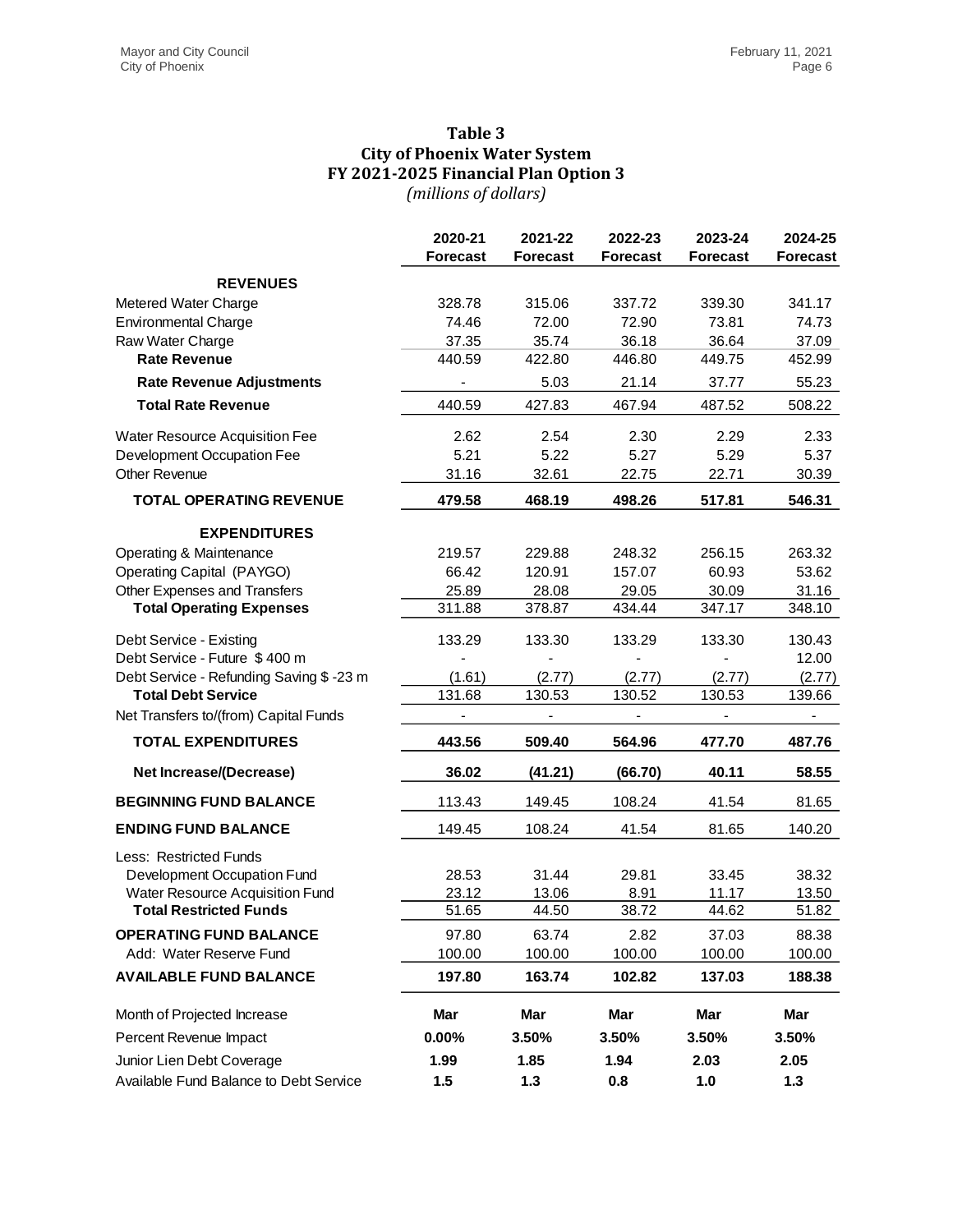# FY 2021 – FY 2025 Capital Requirements

The Department's FY 2021-2025 CIP is largely focused on rehabilitation of the various components of the water system. The FY 2021-2025 CIP projections broken out by proposed funding ("Sources") is shown in Table 4.

## **Table 4 City of Phoenix Water System Capital Improvement Program Summary FY 2021-2025** *(millions of dollars)*

|                                                                                                                                                                                                                                                                                                                                                                                                                                                                                                                                                                                                                                                                                           | 2020-21<br>Forecast |                          | 2021-22<br><b>Forecast</b> |                              | 2022-23<br><b>Forecast</b> |                          | 2023-24<br><b>Forecast</b> |                              | 2024-25<br><b>Forecast</b> |                          | Total |            |
|-------------------------------------------------------------------------------------------------------------------------------------------------------------------------------------------------------------------------------------------------------------------------------------------------------------------------------------------------------------------------------------------------------------------------------------------------------------------------------------------------------------------------------------------------------------------------------------------------------------------------------------------------------------------------------------------|---------------------|--------------------------|----------------------------|------------------------------|----------------------------|--------------------------|----------------------------|------------------------------|----------------------------|--------------------------|-------|------------|
| <b>Sources of Funds</b>                                                                                                                                                                                                                                                                                                                                                                                                                                                                                                                                                                                                                                                                   |                     |                          |                            |                              |                            |                          |                            |                              |                            |                          |       |            |
| Development Occupation Fees                                                                                                                                                                                                                                                                                                                                                                                                                                                                                                                                                                                                                                                               | \$                  | 1.20                     | \$                         | 2.30                         | \$                         | 6.90                     | \$                         | 1.65                         | \$                         | 0.50                     | \$    | 12.55      |
| <b>Water Revenue</b>                                                                                                                                                                                                                                                                                                                                                                                                                                                                                                                                                                                                                                                                      |                     | 68.94                    |                            | 105.55                       |                            | 143.72                   |                            | 59.62                        |                            | 52.88                    |       | 430.70     |
| Water Resource Acquisition                                                                                                                                                                                                                                                                                                                                                                                                                                                                                                                                                                                                                                                                |                     | 0.02                     |                            | 12.60                        |                            | 6.46                     |                            | 0.02                         |                            | $\sim$                   |       | 19.10      |
| Val Vista Trust Fund                                                                                                                                                                                                                                                                                                                                                                                                                                                                                                                                                                                                                                                                      |                     | 1.17                     |                            | 1.51                         |                            | 3.47                     |                            | 0.31                         |                            | 1.37                     |       | 7.82       |
| Replacement Fund                                                                                                                                                                                                                                                                                                                                                                                                                                                                                                                                                                                                                                                                          |                     | 4.46                     |                            | 4.59                         |                            | 3.15                     |                            | 2.80                         |                            | 3.40                     |       | 18.40      |
| Impact Fee Northern                                                                                                                                                                                                                                                                                                                                                                                                                                                                                                                                                                                                                                                                       |                     | 0.37                     |                            | $\qquad \qquad \blacksquare$ |                            | $\overline{\phantom{0}}$ |                            | $\blacksquare$               |                            | 1.05                     |       | 1.41       |
| Impact Fee Southern                                                                                                                                                                                                                                                                                                                                                                                                                                                                                                                                                                                                                                                                       |                     | 28.69                    |                            |                              |                            | 6.52                     |                            | $\qquad \qquad \blacksquare$ |                            | $\blacksquare$           |       | 35.21      |
| CIC - Water Bonds                                                                                                                                                                                                                                                                                                                                                                                                                                                                                                                                                                                                                                                                         |                     | 218.28                   |                            | 251.71                       |                            | 200.14                   |                            | 188.74                       |                            | 78.23                    |       | 937.09     |
| CIC - Sustanability Water Bonds                                                                                                                                                                                                                                                                                                                                                                                                                                                                                                                                                                                                                                                           |                     | 241.68                   |                            | 13.33                        |                            | 5.96                     |                            | 1.00                         |                            | 1.00                     |       | 262.96     |
| <b>Wastewater Revenue</b>                                                                                                                                                                                                                                                                                                                                                                                                                                                                                                                                                                                                                                                                 |                     | $\blacksquare$           |                            | 1.65                         |                            | 1.65                     |                            |                              |                            |                          |       | 3.30       |
| Public Works                                                                                                                                                                                                                                                                                                                                                                                                                                                                                                                                                                                                                                                                              |                     | $\overline{\phantom{a}}$ |                            | 1.55                         |                            | 1.55                     |                            | $\overline{\phantom{a}}$     |                            | $\overline{\phantom{a}}$ |       | 3.10       |
| <b>Total Sources</b>                                                                                                                                                                                                                                                                                                                                                                                                                                                                                                                                                                                                                                                                      | \$                  | 564.81                   | \$                         | 394.79                       | \$                         | 379.52                   | \$                         | 254.14                       | \$                         | 138.43                   |       | \$1,731.64 |
| replacement and rehabilitation of existing assets with revenue bonds is consistent with industry best<br>practices, i.e., the use of debt to fund longer lived, large dollar amount, capital projects.<br>Financial Plan options 1 and 2 project the issuance of CIC – Water Bonds (revenue bonds) in both<br>FY21-22 and FY24-25 to fund the CIP program while meeting financial policies. Financial Plan<br>option 3, which forecasts a lower rate revenue increase in FY 2022 compared to options 1 and 2,<br>assumes only the FY24-25 revenue bonds will be issued during the 5-year plan resulting in a need to<br>cut some of the revenue bond funded capital from the CIP program. |                     |                          |                            |                              |                            |                          |                            |                              |                            |                          |       |            |
| <b>Principal Assumptions and Considerations</b>                                                                                                                                                                                                                                                                                                                                                                                                                                                                                                                                                                                                                                           |                     |                          |                            |                              |                            |                          |                            |                              |                            |                          |       |            |
| The Financial Plan projections represent an assessment by the Department of projected operating<br>results for the period FY 2021 to FY 2025. Raftelis has reviewed the projections at a summary level<br>and we believe that these projected operating results are reasonable for the Department's financial<br>planning purposes. The Department's revision of the Financial Plan in the future may result in changes<br>to its projected operating results. We cannot predict what changes, if any, will be made or what impact<br>these changes may have on the Department's projected operating results.                                                                             |                     |                          |                            |                              |                            |                          |                            |                              |                            |                          |       |            |
| In analyzing the Financial Plan, Raftelis relied on certain assumptions related to future Water System<br>conditions. There will usually be differences between assumed and actual conditions because events<br>and circumstances frequently do not occur as expected, and those differences may be significant. The<br>Department's principal assumptions as used in the Financial Plan are:                                                                                                                                                                                                                                                                                             |                     |                          |                            |                              |                            |                          |                            |                              |                            |                          |       |            |

# Principal Assumptions and Considerations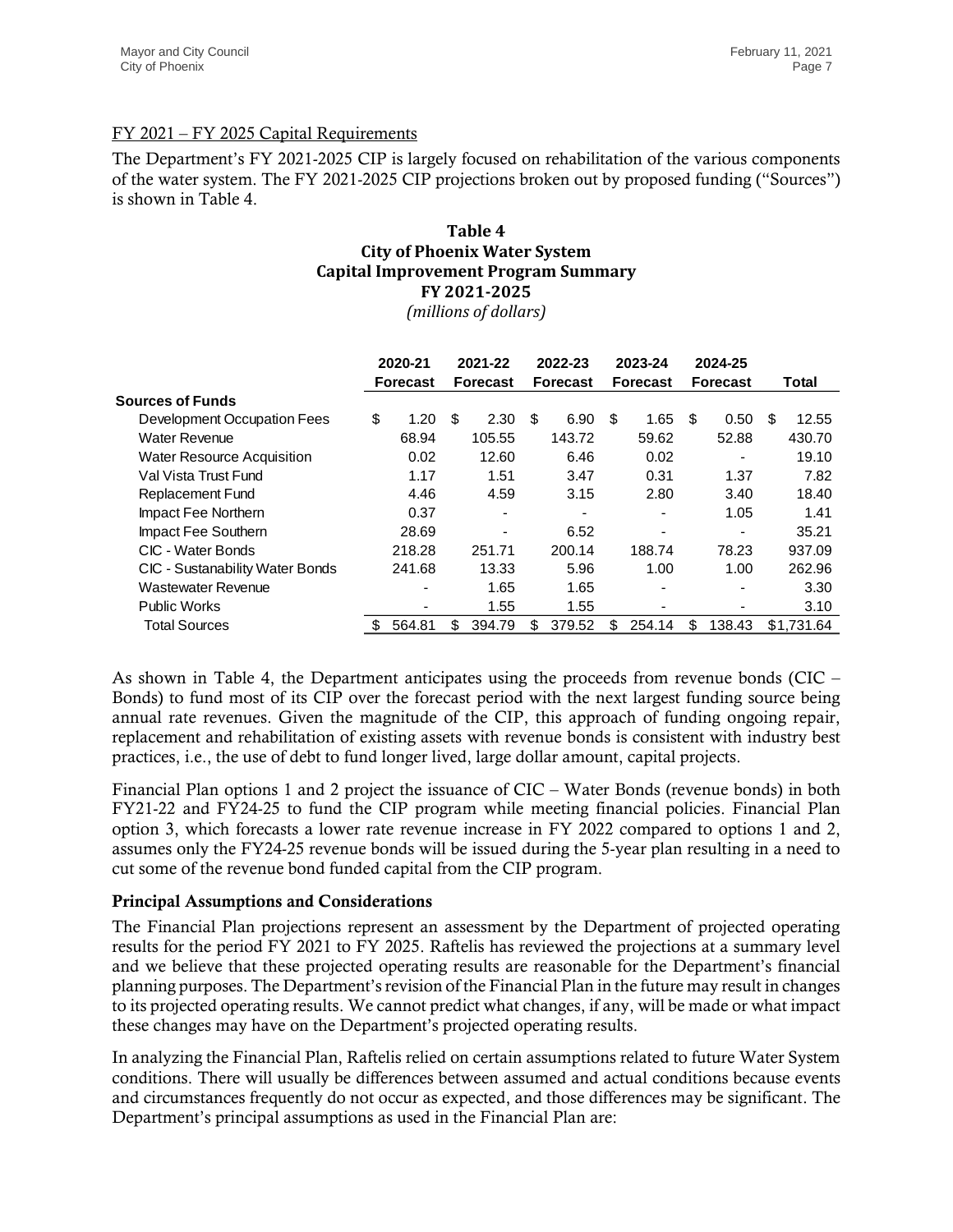- The number of customer accounts will increase by approximately 0.80 percent in FY 2021, 1.00 percent in FY 2022, followed by approximately 1.25 percent annual increases over the next three years.
- Water consumption per account is expected to increase at an annual rate of 2.21 percent in FY 2021, followed by a decrease of 3.30 percent in FY 2022, and increase by approximately 2.43 percent in FY 2023. Per account water consumption was high in FY 2021 due to unusually high temperatures and low rainfall. The Department expects consumption to be negatively impacted by the economic impact of the COVID-19 Pandemic, and then return to more typical levels by FY 2023. Water consumption per account is projected to decrease at an average annual rate of 0.39 percent the remaining two years, FY 2024 through FY 2025. Projections of water consumption per account are based on average weather conditions and economic factors. Actual water sales are subject to significant year-to-year variations due to fluctuations in weather conditions and will likely vary from the projections in the Financial Plan.
- Water sales under existing rate projections, which consider both the number of customer accounts and the consumption per account, are projected to increase by approximately 6.18 percent in FY 2021, followed by a decrease of 4.04 percent in FY 2022, and increase by approximately 5.68 percent in FY 2023. Water sales in the remaining years of the forecast are projected to increase at a rate of approximately 0.69 percent annually.
- Future O&M expenses are projected to change annually based on the rate of inflation and customer growth, as well as new recurring programs or initiatives. Future year costs, apart from treatment costs and costs associated with implementation of new treatment processes, which are forecasted separately, include an inflation adjustment of 3.0 percent annually. Overall, O&M expenses are projected to increase at an annual average rate of approximately 3.9 percent.
- The CIP prepared by the Department is expected to meet current environmental standards and projected customer growth requirements over the study period. Costs associated with any possible changes in current EPA drinking water standards cannot be estimated until the new standard levels are established.
- Interest rates and issuance costs of future debt are expected to be comparable with current market conditions and credit rating.
- It is expected that the Mayor and City Council will continue to have full control over the establishment of rates for water service and will adjust rates as necessary to meet the financial needs of the Department, including compliance with the Department's financial policies.

# Reliance on Department Data

The purpose of this letter is to provide the City with an independent review of the Departmentprepared Financial Plan. To accomplish these objectives, Raftelis did not conduct an independent financial audit or an in-depth evaluation of the Department's operations or financial planning initiatives or processes.

During this project the Department provided Raftelis with a variety of data and information relevant to the Water System. We have relied on this data and information in completing our review of the Department-prepared Financial Plan. However, we have not independently verified the data and information as provided and, accordingly, take no responsibility for its accuracy. Furthermore, during our review and analysis, and the preparation of this letter, nothing has come to our attention that would cause us to believe that the assumptions used by the Department are unreasonable. Nevertheless, there will usually be differences between forecasted and actual results, because events and circumstances frequently do not occur as expected and those differences may be material.